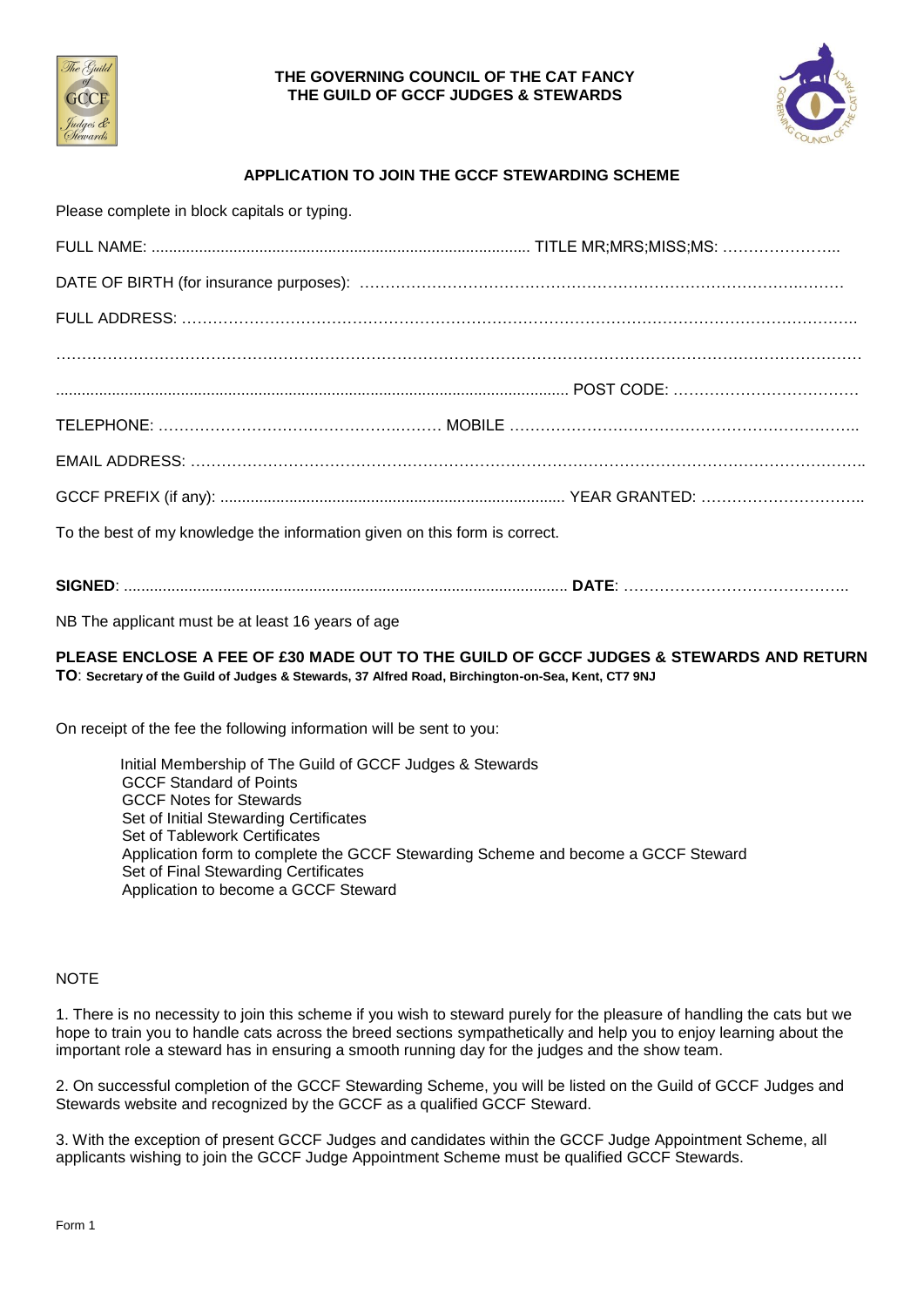



### **INITIAL STEWARDING ENGAGEMENTS**

| This stewarding engagement provided opportunity for me to handle and gain experience of cats within the following                                                                                                                                                                                                                                                                    |  |
|--------------------------------------------------------------------------------------------------------------------------------------------------------------------------------------------------------------------------------------------------------------------------------------------------------------------------------------------------------------------------------------|--|
| <b>Breed Sections:</b>                                                                                                                                                                                                                                                                                                                                                               |  |
|                                                                                                                                                                                                                                                                                                                                                                                      |  |
| I was/was not able to keep a Steward's Card, recording the judge's placings in each class                                                                                                                                                                                                                                                                                            |  |
| I was/was not able to mark relevant Open Classes in the Judge's Catalogue.                                                                                                                                                                                                                                                                                                           |  |
|                                                                                                                                                                                                                                                                                                                                                                                      |  |
|                                                                                                                                                                                                                                                                                                                                                                                      |  |
|                                                                                                                                                                                                                                                                                                                                                                                      |  |
| <b>FEEDBACK BY CANDIDATE</b>                                                                                                                                                                                                                                                                                                                                                         |  |
| In the space below please state what you feel you learned when stewarding at this show. Include aspects such as listening to and observing your<br>judge with the cats; how you coped with handling different breeds; the different head and body shapes observed across the sections; different coat<br>lengths, textures and qualities and any aspect of colour/pattern you noted. |  |
|                                                                                                                                                                                                                                                                                                                                                                                      |  |
|                                                                                                                                                                                                                                                                                                                                                                                      |  |
|                                                                                                                                                                                                                                                                                                                                                                                      |  |
|                                                                                                                                                                                                                                                                                                                                                                                      |  |
|                                                                                                                                                                                                                                                                                                                                                                                      |  |
|                                                                                                                                                                                                                                                                                                                                                                                      |  |
|                                                                                                                                                                                                                                                                                                                                                                                      |  |
|                                                                                                                                                                                                                                                                                                                                                                                      |  |
|                                                                                                                                                                                                                                                                                                                                                                                      |  |
|                                                                                                                                                                                                                                                                                                                                                                                      |  |

AT LEAST **TEN** of these forms, covering all Breed Sections and from a variety of Judges, **plus** a minimum of **THREE** table work certificates (of which at least **TWO** must be obtained at all-breed Championship shows) must be completed prior to your application to complete the GCCF Stewarding Scheme and becoming a GCCF Steward. Use this time as a valuable learning experience where you work with judges and also receive feedback from the Guild.

Stewarding engagements completed within the three years prior to your joining the GCCF Stewarding Scheme may be completed retrospectively and counted in this number.

**Please forward this form with a SAE to:**

**The Secretary of the Guild of GCCF Judges & Stewards, 37 Alfred Road, Birchington-on-Sea, Kent, CT7 9NJ**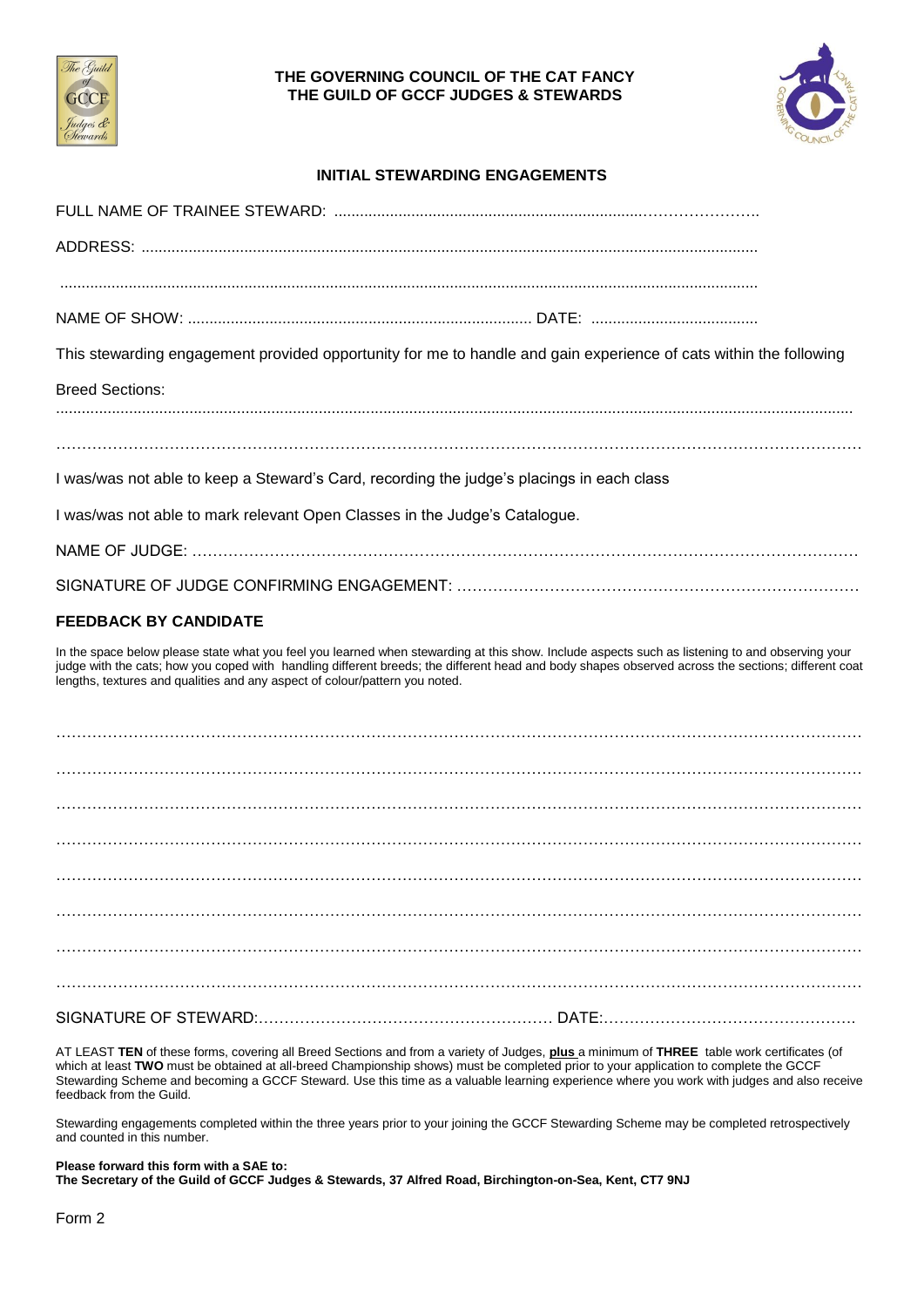



### **TABLE WORK CERTIFICATE**

| <b>SECTION A (To be completed by candidate)</b>                                                                   |  |
|-------------------------------------------------------------------------------------------------------------------|--|
|                                                                                                                   |  |
|                                                                                                                   |  |
|                                                                                                                   |  |
|                                                                                                                   |  |
|                                                                                                                   |  |
|                                                                                                                   |  |
| <b>SECTION B</b> (To be completed by the Show Manager, Section Manager or Table Leader.)                          |  |
| I confirm that the above applicant spent the duration of the show gaining the following experience of Table Work: |  |
| (Please tick relevant items.)                                                                                     |  |
| CHECKING OF SLIPS (To confirm that slips are completed correctly)                                                 |  |
| WRITING OUT PRIZE CARDS/ROSETTES FROM THE JUDGES' SLIPS                                                           |  |
| LIAISON WITH JUDGES AND STEWARDS (For correction/completion of slips etc)                                         |  |
| BEST OF BREED and/or BEST IN SHOW WORK (Checking eligibility etc. Compiling lists for relevant judges)            |  |
| PREPARATION OF CHALLENGE CERTIFICATES                                                                             |  |
|                                                                                                                   |  |
|                                                                                                                   |  |
| (please delete as applicable)                                                                                     |  |

### **Section C - COMMENT BY TRAINEE STEWARD**

Please state in your own words which particular aspects of today's work gave you a better understanding of the importance of teamwork between judges & stewards and the administrative side of shows to make shows successful.

………………………………………………………………………………………………………………………………………… ………………………………………………………………………………………………………………………………………… ………………………………………………………………………………………………………………………………………… …………………………………………………………………………………………………………………………………………

AT LEAST **THREE** of these forms, covering most areas of table work (of which at least **TWO** must be obtained at all-breed Championship shows) and a minimum of **TEN** stewarding certificates, covering all Breed Sections and from a variety of Judges must be completed prior to your application to complete the GCCF Stewarding Scheme.

#### **Please forward this form with a SAE to:**

**The Secretary of the Guild of GCCF Judges & Stewards, 37 Alfred Road, Birchington-on-Sea, Kent, CT7 9NJ**

Form 3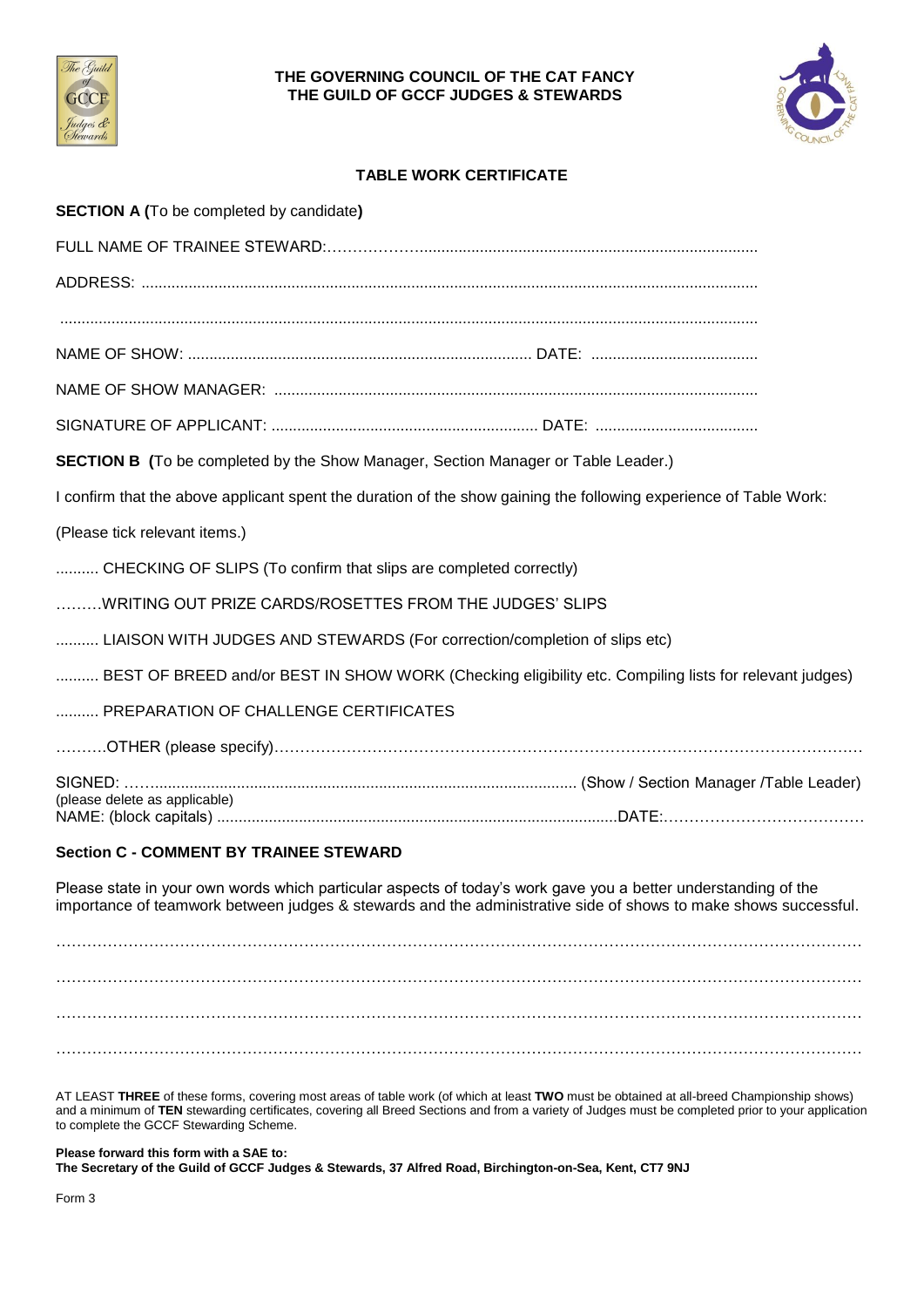



# **APPLICATION TO COMPLETE THE SCHEME AND BECOME A GCCF STEWARD**

Please complete in block capitals or typing.

Please list overleaf the Stewarding Engagements you have completed and submitted an Initial Stewarding Certificate to the Guild of GCCF Judges and Stewards. Also list overleaf the Table Work Certificates you have completed and submitted to the Guild of GCCF Judges and Stewards.

### **CANDIDATE'S STATEMENT**

I have spent time stewarding for different judges across all of the sections and have worked on tables at shows; I now feel I have a good all round knowledge of the different procedures at shows and understand the important role a steward has in presenting cats confidently so they are at their best when judged. I am also confident I cope well with the paperwork involved and can make the day at a show smooth running for the judge and the show team. I feel I am now ready to undertake specialized stewarding with nominated judges to demonstrate my ability to them and the Guild in order to become a GCCF Steward. To the best of my knowledge the information given on this form is correct.

If you have any further comment you would like to make, please use the space below.

**Please forward this form with a SAE to:**

**The Secretary of the Guild of GCCF Judges & Stewards, 37 Alfred Road, Birchington-on-Sea, Kent, CT7 9NJ**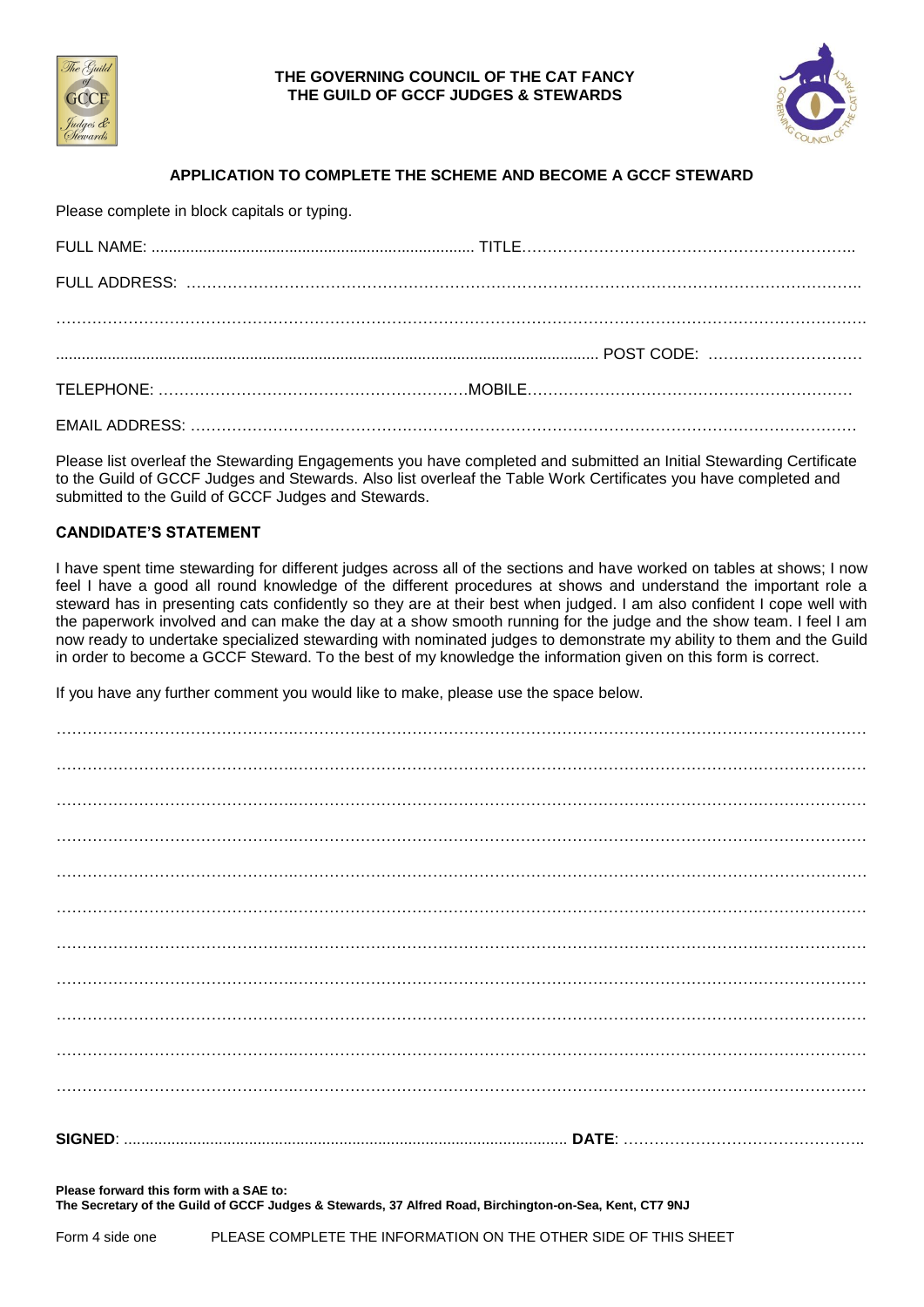



# STEWARDING ENGAGEMENTS COMPLETED TO DATE: (minimum of TEN)

## TABLE WORK CERTIFICATES COMPLETED TO DATE: (minimum of THREE)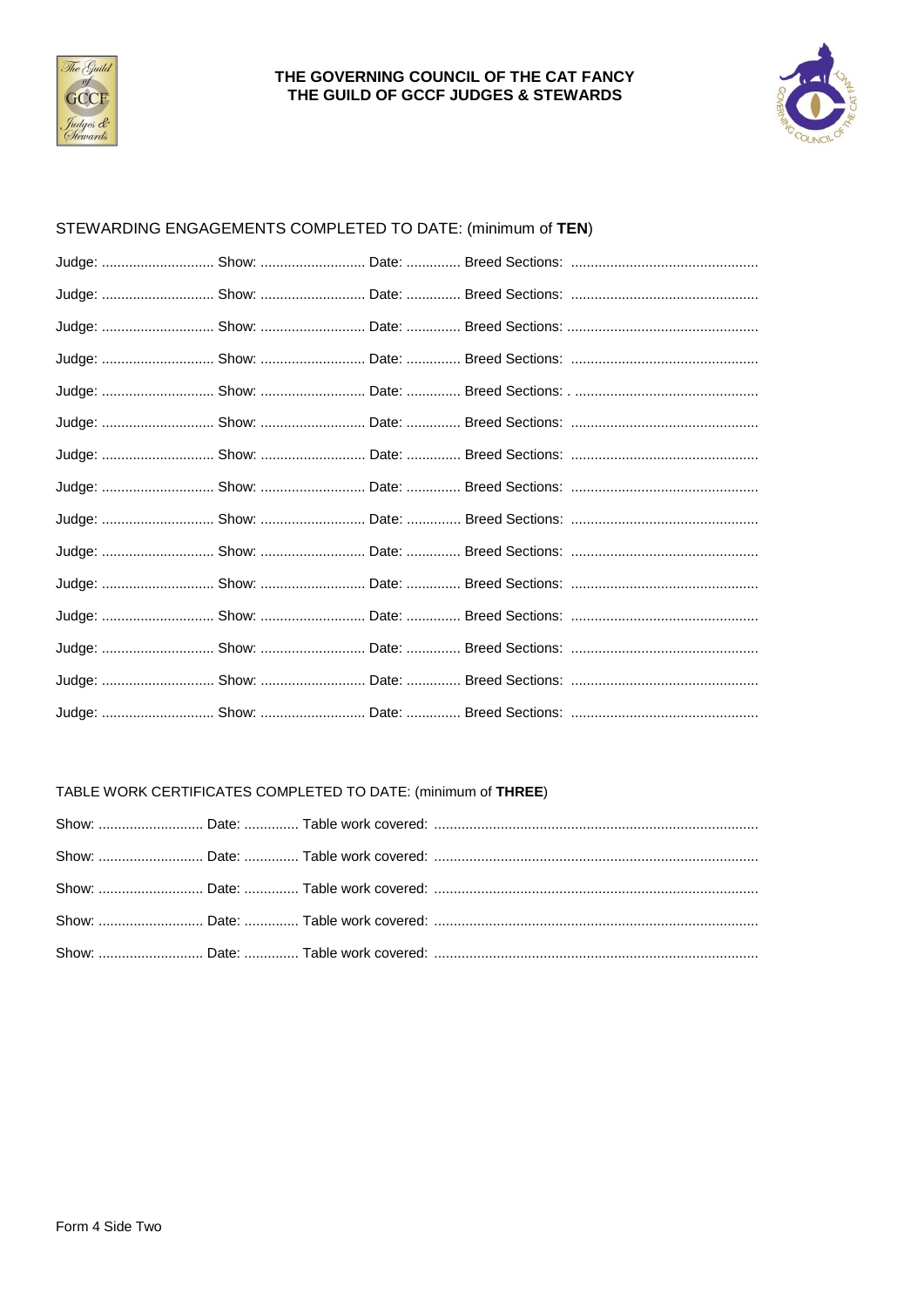



### **FINAL STEWARDING ENGAGEMENTS TO BECOME A GCCF STEWARD**

(This form will be used for assessment purposes and will be discussed by the Guild of GCCF Judges & Stewards. It will also be copied to the candidate.) Please tell the Judge at the start of the Show that you would like this stewarding certificate completed and hand the form to the Judge at the end of your stewarding engagement, together with a stamped envelope addressed to the Guild Secretary. **SECTION A:** to be completed by candidate before handing to the Judge NAME OF TRAINEE STEWARD: ……………………………………………………………………………...………………… NUMBER OF GCCF STEWARDING CERTIFICATES COMPLETED TO DATE: ……………. NAME OF SHOW: ....................................................................................................... DATE: ……………………………. NAME OF GCCF NOMINATED JUDGE: ………………………………………………………………………………………. BREED CLASSES: ………………………………………………………………………………………………………………… BREEDS HANDLED IN MISCELLANEOUS & CLUB CLASSES: ……………………………………………………………. ………………………………………………………………………………………………………………………………………… …………………………………………………………………………………………..…………………………………………… **SECTION B:** to be completed by the Judge and returned to the Guild Secretary in the envelope provided. **AREAS FOR ASSESSING TRAINEE STEWARD PLEASE MAKE RELEVANT COMMENTS FOR EACH AREA TO ASSESS THE CANDIDATE'S READINESS TO BECOME A GCCF STEWARD**

| Please comment upon the     |  |
|-----------------------------|--|
| steward's preparedness      |  |
| for the day including a     |  |
| Steward Card.               |  |
| Please comment on the       |  |
| Steward's handling of and   |  |
| empathy for exhibits        |  |
| across different breeds.    |  |
| Please comment upon the     |  |
| steward's knowledge of      |  |
| show procedures including   |  |
| liaising with the table and |  |
| Duty Vet etc?               |  |
| Please comment upon the     |  |
| candidate's attention to    |  |
| detail and concentration    |  |
| upon the task throughout    |  |
| the day.                    |  |
| Please comment upon the     |  |
| steward's stamina           |  |
| including being there for   |  |
| BOV or BIS if needed?       |  |
| Was your catalogue          |  |
| marked for you?             |  |

SIGNATURE OF JUDGE: ................................................................................. DATE: ……………………………………..

**Please forward this form to the Secretary of the Guild of GCCF Judges & Stewards, 37 Alfred Road, Birchington-on-Sea, Kent, CT7 9NJ**